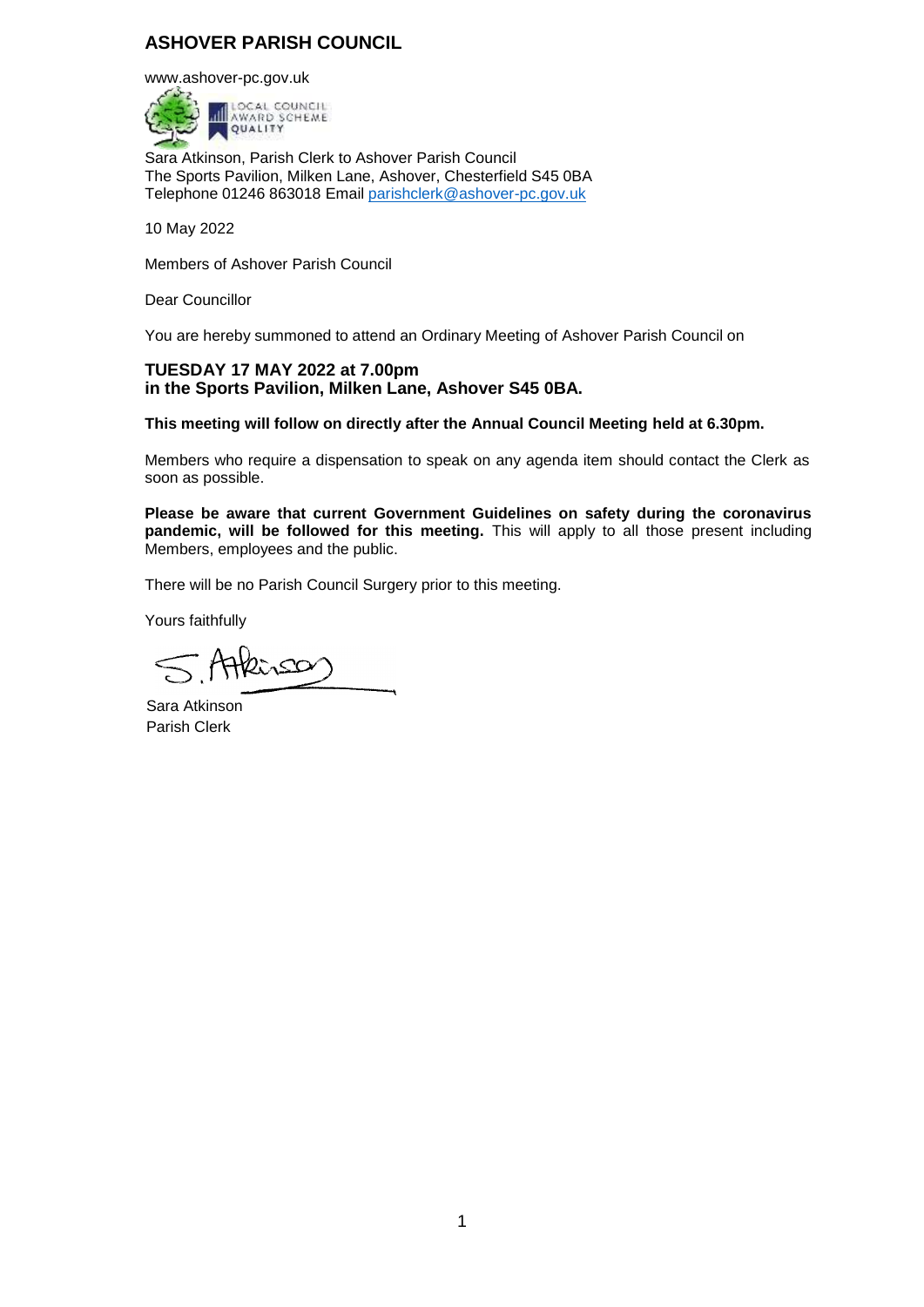### **CONTENTS**

| 1.           |  |  |  |  |
|--------------|--|--|--|--|
| $\mathbf{p}$ |  |  |  |  |
| 3.           |  |  |  |  |
| 4.           |  |  |  |  |
| 5.           |  |  |  |  |
| 6.           |  |  |  |  |
| 7.           |  |  |  |  |
| 8.           |  |  |  |  |
| 9.           |  |  |  |  |
| (a)          |  |  |  |  |
| (b)          |  |  |  |  |
| (c)          |  |  |  |  |
| (d)          |  |  |  |  |
| (e)          |  |  |  |  |
| (f)          |  |  |  |  |
| (g)          |  |  |  |  |
| (h)          |  |  |  |  |
| 10.          |  |  |  |  |
| (a)          |  |  |  |  |
| (b)          |  |  |  |  |
| (c)          |  |  |  |  |
|              |  |  |  |  |
|              |  |  |  |  |
|              |  |  |  |  |

### <span id="page-1-0"></span>**1. Apologies**

To receive apologies for absence.

#### <span id="page-1-1"></span>**2. Variation of Order of Business**

#### <span id="page-1-2"></span>**3. Declaration of Members Interests and Requests for Dispensation**

Members are requested to declare the existence and nature of any disclosable pecuniary interest and/or other interest, not already on their register of interests, in any item on the agenda and withdraw from the meeting at the appropriate time, or to request a dispensation. Please note that appropriate forms should be completed prior to commencement of the meeting.

### <span id="page-1-3"></span>**4. Recording and Filming of Council and Committee Meetings**

The right to record, film and to broadcast meetings of the council, committees and sub- committees is established following the Local Government Audit and Accountability Act 2014. This is in addition to the rights of the press and public to attend such meetings. Meetings or parts of meetings from which the press and public are excluded may not be filmed or recorded. Members of the public are permitted to film or record meetings to which they are permitted access, in a non- disruptive manner.

#### <span id="page-1-4"></span>**5. Public Speaking (Fifteen Minutes)**

A period of not more than fifteen minutes will be made available for any matters raised by members of the public and Members of the Council to comment on any matter. If the County Council or District Council Member is in attendance, they will be given the opportunity

to raise any relevant matter and Police crime figures will be reported.

### <span id="page-1-5"></span>**6. Exclusion of Public**

To determine which items, if any, on the Agenda should be taken with the public excluded. If the Council decides to exclude the public it will be necessary to pass a resolution in the following terms: - *"That in view of the confidential nature of the business about to be transacted, to consider a resolution to exclude the press and public from the meeting in accordance with the Public Bodies (Admissions to Meetings) Act 1960, s1, in order to discuss the item."*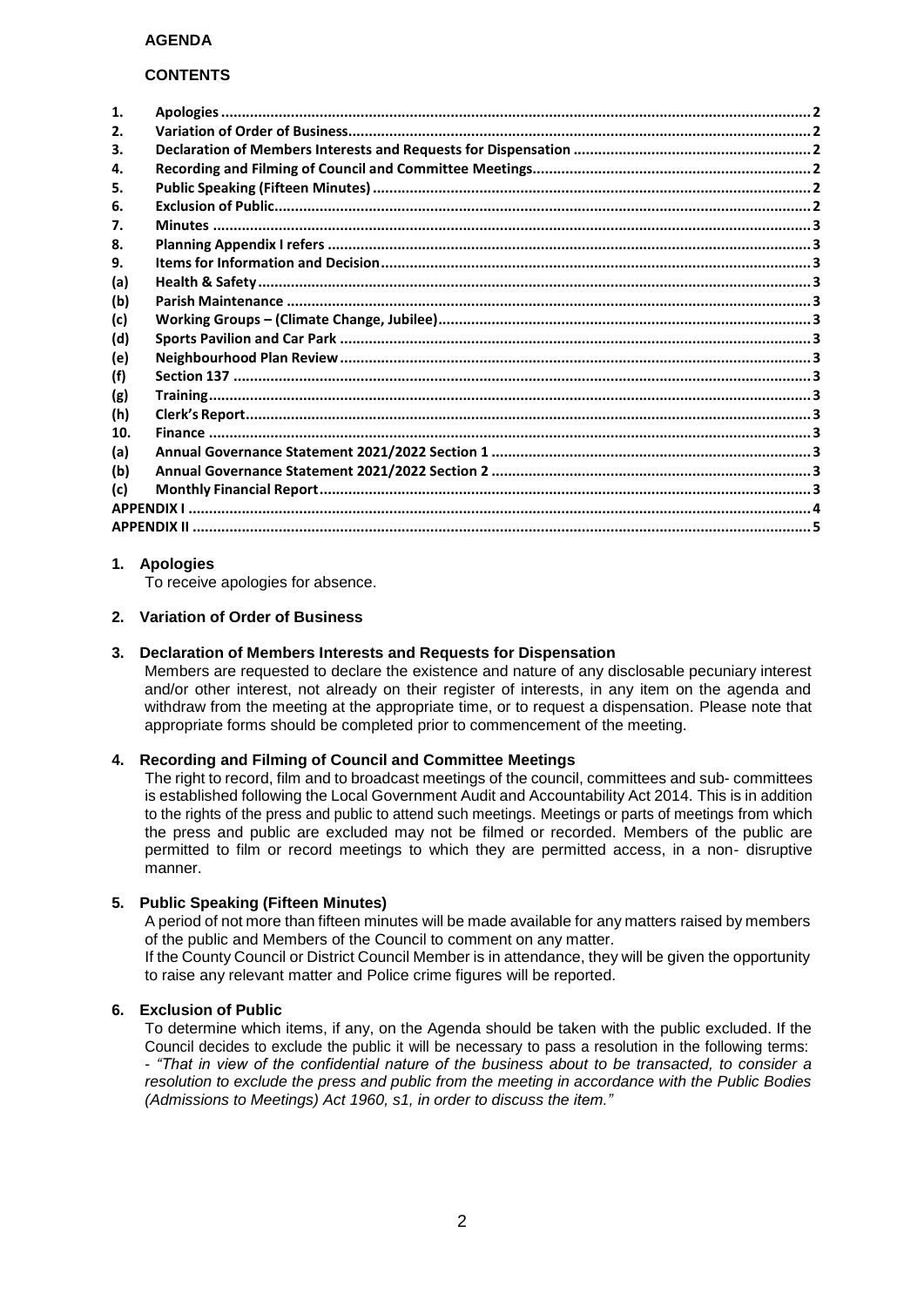### <span id="page-2-0"></span>**7. Minutes**

To confirm the Minutes of the Ordinary Parish Council Meeting held 19 April 2022 as a correct record.

### <span id="page-2-1"></span>**8. Planning Appendix I refers**

To consider applications/appeals received from the Planning Authority and to submit comments. Please note that some applications may be received following Agenda issue.

### <span id="page-2-2"></span>**9. Items for Information and Decision**

<span id="page-2-3"></span>(a) **Health & Safety**

<span id="page-2-4"></span>To consider any items including any update on the Speed Indicator Devices grant application. (b) **Parish Maintenance**

To consider any items including Minor Maintenance Agreement works on Rights of Way for 2022/2023 and authorisation of a 'Boot Camp' on the playing field.

<span id="page-2-5"></span>(c) **Working Groups – (Climate Change, Jubilee)**

To receive any updates and reports. (d) **Sports Pavilion and Car Park**

- <span id="page-2-6"></span>To receive any updates.
- <span id="page-2-7"></span>(e) **Neighbourhood Plan Review** To receive an update.
- <span id="page-2-8"></span>(f) **Section 137** To consider any applications.
- <span id="page-2-9"></span>(g) **Training** To consider DALC [training opportunities](https://www.derbyshirealc.gov.uk/list-of-courses.html)
- <span id="page-2-10"></span>(h) **Clerk's Report** Appendix II refers

### <span id="page-2-11"></span>**10. Finance**

### <span id="page-2-12"></span>(a) **Annual Governance Statement 2021/2022 Section 1**

To receive, approve and sign the Annual Governance Statement Section 1 of the Annual Return 2021/2022.

### <span id="page-2-13"></span>(b) **Annual Governance Statement 2021/2022 Section 2**

To receive, approve and sign the Annual Governance Statement Sections 2 of the Annual Return 2021/2022.

### <span id="page-2-14"></span>(c) **Annual Statement of Accounts 2021/2022**

To receive, approve and sign the Annual Statement of Accounts 2021/2022.

### (d) **Monthly Financial Report**

To confirm as a correct record, the budget appraisal and report/reconciliation from the computerised accounts detailing account balances, payments issued and payments received andany outstanding receipts. The report shall be signed by the Chairman as 'received'. To receive details of cheques signed or for signature by authorised Councillors and BACS invoices for signature.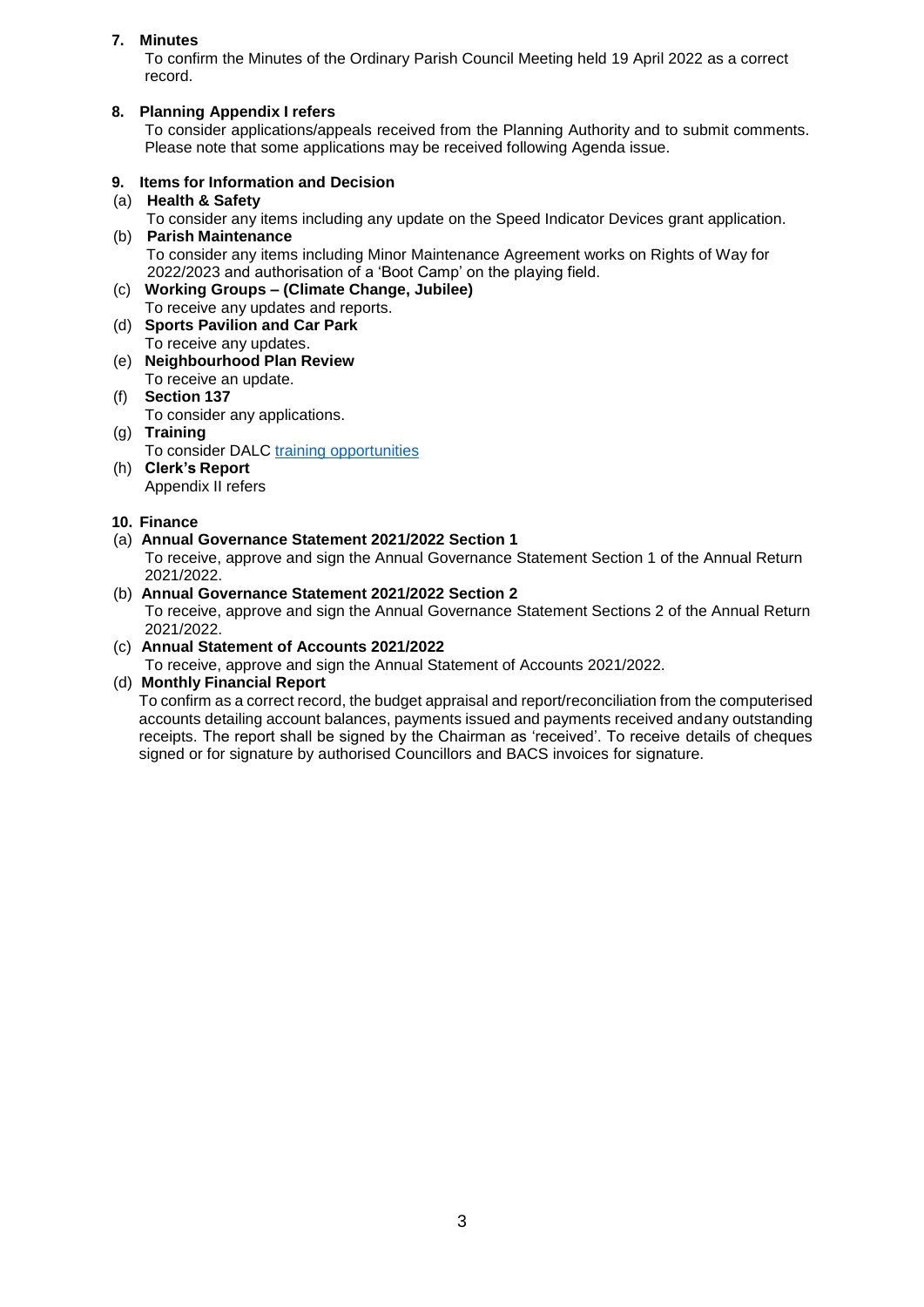### <span id="page-3-0"></span>**APPENDIX I**

#### ASHOVER PARISH COUNCIL MEETING 17 MAY 2022 **PLANNING APPLICATIONS**

### **Application Number:** 22/00359/FL

**Proposal:** Retrospective consent for engineering works and installation of access tracks and planning consent for solar panel installation on agricultural building **Address:** Land West Of Greenhouse Farm Coach Road Overton Ashover **Applicant:** Mr B Taylor case officer: Emily Cartwright

#### **Application Number:** 22/00379/FLH

**Proposal:** Application for a 2 storey side extension with mezzanine above which allows access to the flat roof of the store/utility **Address:** Hallmoor Farm Matlock Road Ashover Chesterfield **Applicant:** Lesley and Richard Whittington case officer: Curtis Rouse

### **Application Number:** 22/00427/FLH

**Proposal:** Demolition of single storey rear bathroom extension & construction of two storey rear extension (Conservation area) (Affecting setting of a listed building) **Address:** Brookbank Hockley Lane Ashover Chesterfield **Applicant:** Mr Mark Dennis case officer: Curtis Rouse

### **Application Number:** 22/00391/FL

**Proposal:** Cladding of public house, timber lean-to shelter extension, alterations to porch, two timber pergola seating structures, structure for forecourt sign, trellis fencing on top of stone wall to west boundary, extensions to the rear of the public house and rear of Smithy Barn and detached hobby workshop and rear 1.8m high close boarded fencing to the northern boundary

**Address:** Kelstedge Inn Matlock Road Kelstedge Ashover **Applicant:** Mr Simon Oxspring case officer: Emily Cartwright

#### **Application Number:** 22/00444/TPO

**Proposal:** Application to prune Lime trees T2-T9 covered by NEDDC Tree Preservation Order 264 **Address:** Priory Cottage Moor Road Ashover Chesterfield **Applicant:** D A Clapham case officer: Curtis Rouse

#### **DECISIONS**

| <b>Application No:</b> | <b>NED22/00035/DISCON</b> |
|------------------------|---------------------------|
| Parish:                | <b>Ashover Parish</b>     |
| Officer:               | <b>Mrs Alice Lockett</b>  |
| <b>Responsibility:</b> | <b>Delegated</b>          |
| Agent:                 |                           |

Application to discharge condition 7 (boundaries) pursuant to planning application 19/01171/LB and 19/01170/FL at Old Bank House Butts Road Ashover Chesterfield for Mrs Lucy Hunter-Bott

#### **CONDITIONS DISCHARGED - 25 April 2022**

| <b>Application No:</b> | <b>NED22/00222/FLH</b> |  |
|------------------------|------------------------|--|
| Parish:                | <b>Ashover Parish</b>  |  |
| Officer:               | <b>Curtis Rouse</b>    |  |
| <b>Responsibility:</b> | <b>Delegated</b>       |  |
| Agent:                 | <b>Malcolm Cook</b>    |  |
|                        |                        |  |

Alteration and Extension to dwelling at Northstone House Butts Road Ashover Chesterfield for Grant and Harvey **CONDITIONALLY APPROVED - 28 April 2022**